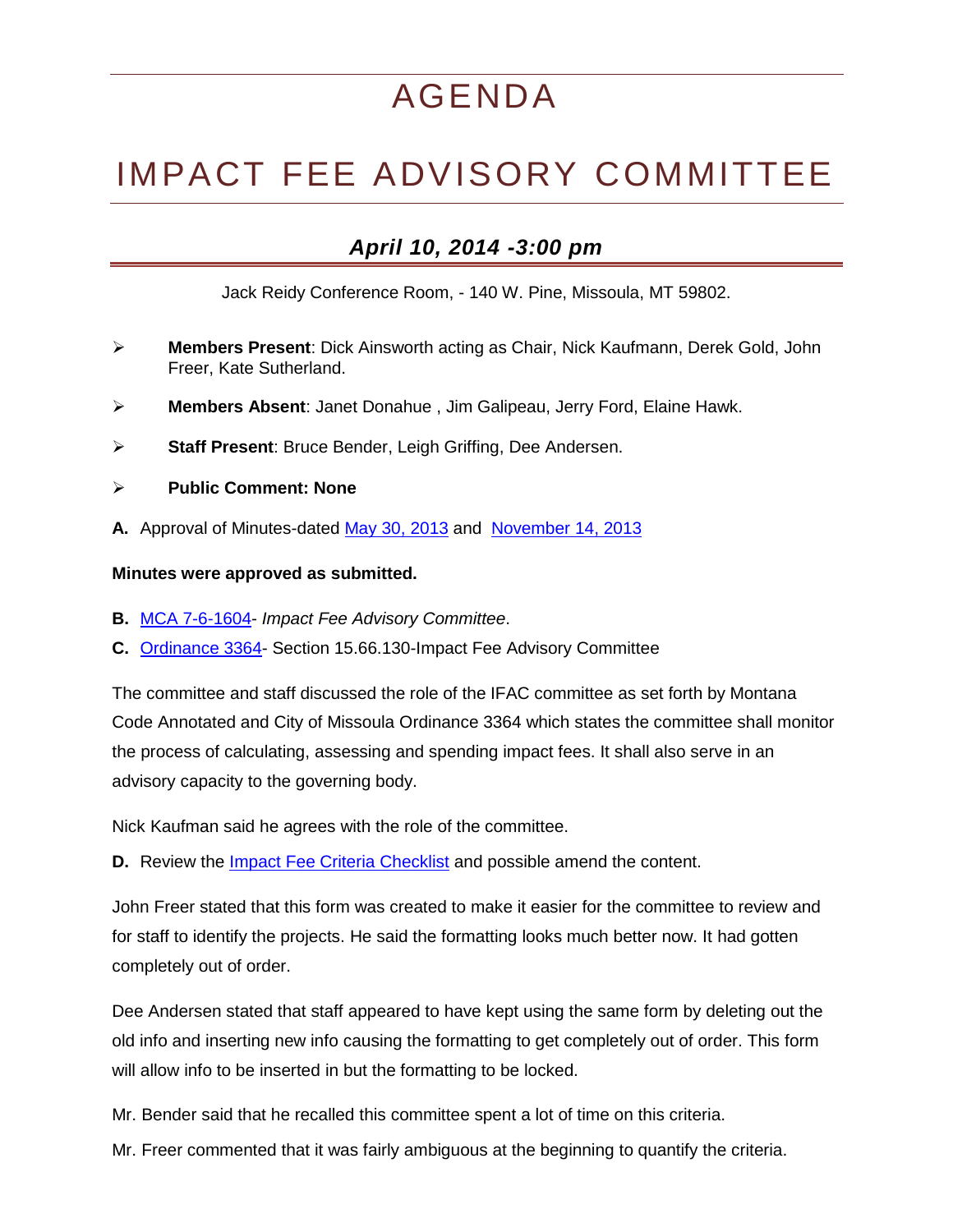**E.** Developing a formula for project cost over-runs.

Bruce Bender referred to the November 14, 2013 meeting minutes. He said Ms. Donahue had suggested developing a formula for cost-over runs. Last fall the committee had expressed concerns regarding cost over-runs for the Scott/Toole round-about. He said in this instance, there was more impact fee funding eligible so we came back for more money when the project was completed. The committee stated they wanted to be brought in before the project was finished not afterward. He said that often project changes happen rapidly and it can be difficult to pull a meeting together and not tie up the construction.

Nick Kaufman said he recalled some discussion about projects coming back to the IFAC committee if additional impact fees were needed. But said he sees in the impact fee ordinance the committee doesn't even make recommendations.

Mr. Bender said you could imply that because it says review the process of advising and spending so you basically have a role in the whole ordinance. He said the staff and City Council likes to use them in an advisory capacity.

Mr. Bender explained that a new special district is being proposed for the FY15 Budget. It is called the Public Safety and Justice District and will fund a training facility for the Police Department on the North side of Missoula. It is an expansion, so it is eligible for impact fee funds but we haven't even thought about requesting any. He wasn't sure we have enough funds captured for the size of a project like this. He thought they were in the negative except for the transportation impact fees.

Dick Ainsworth asked if we are we still hearing complaints from developers in regards to impact fees. He had heard that some developers were threatening not to move forward on certain projects because of the cost of the fees.

Mr. Bender said not recently, but initially we did. The last project he remembered that had a lot of push back was for carports that were being assessed as if they were garages. It was decided that they were not garages and could not be interpreted as such.

Kate Sutherland asked about the annual review of criteria and measurements. She is not sure if she has been a part of the review process.

Mr. Bender said we use the November meeting as the annual review and revenue update.

Ms. Sutherland stated that in regards to project cost over-runs, if the project increases the impact fee portion would increase at the same percentage with the project. Then the advisory board would *no*t have to weight in. That way staff could develop a logical budget to deal with cost over-runs. It could be a really good tool. The annual review would be very important. We could review the criteria at that time to see if it was still applicable. The criteria states that impact fees can increase by 2% of annual growth. Have we even grown 2% in the last year?

Mr. Kaufman said not quite.

Ms. Sutherland suggested that review and discussion is their role.

Mr. Freer agreed. In the methodology we should be looking at he fees to not to exceed a specific amount as the project grows. For example, if the project cost increased but did exceed 33% the staff does not have to come back for additional approval. He asked if the 33% that has been standard is official.

Mr. Bender said it's been the calculation and logic used.

Mr. Freer stated that in the past when there were requests to increase the capacity of the project by 50-60% the committee felt 33% would be palatable. But if we never formally stated that, maybe it needs clarification and can be added to what Ms. Sutherland proposes.